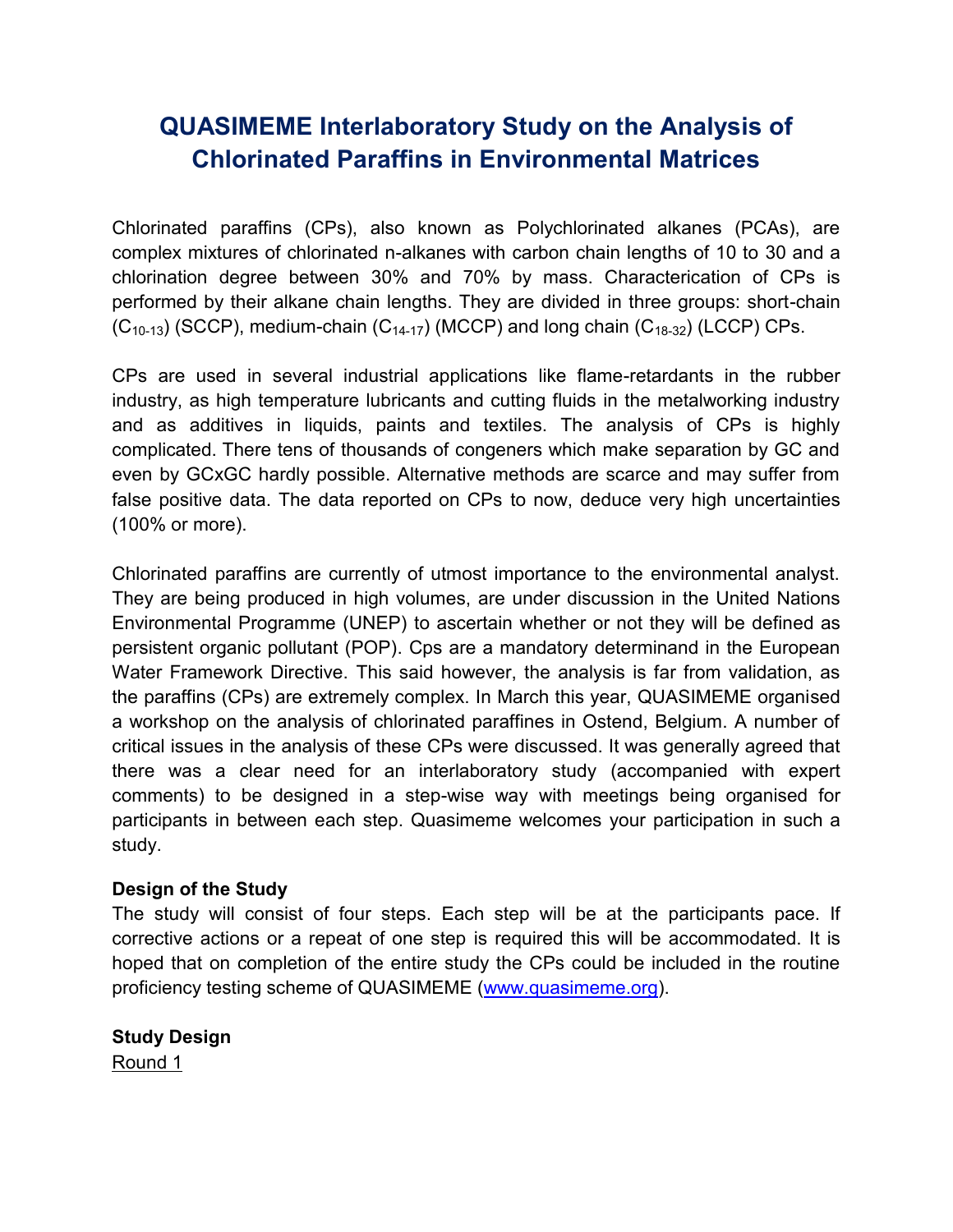The first round of the study would focus on the analysis of CPs in a solution with an undisclosed concentration. Standards will be provided.

Materials:

- *- Standard solution*. An ampoule with a standard solution containing CPs, with a known concentration.
- *- Unknown solution.* An ampoule with a standard solution containing CPs, with an undisclosed concentration.

The results will be documented in a report. This report will describe the preparation of the materials, the methods of analysis used and their results. Advice will also be documented to the participating laboratories together with conclusions.

## Round 2

The second round of the study would focus on the analysis of CPs in a clean extract of a sediment or fish. The extracts will be analysed and quantified with a known standard solution.

Materials:

- *- Standard solution*. An ampoule with a standard solution containing CPs, with a known concentration.
- *- Clean fish or sediment extract*. An ampoule with a cleaned fish or sediment extract.

The results will be documented in a report. This report will describe the preparation of the materials, the methods of analysis used and their results. Advice will also be documented to the participating laboratories together with conclusions.

## Round 3

The third round of the study would focus on the analysis of CPs in clean and uncleaned extracts of a sediment or fish. The ampouled extracts will be analysed and quantified with a known standard solution.

Materials:

- *- Standard solution*. An ampoule with a standard solution containing CPs, with a known concentration.
- *- Clean fish extract*. An ampoule with a cleaned fish or sediment extract.
- *- Uncleaned extract*. An ampoule with a fish or sediment extract, which needs to be cleaned by the labs prior to analyzing.

## Round 4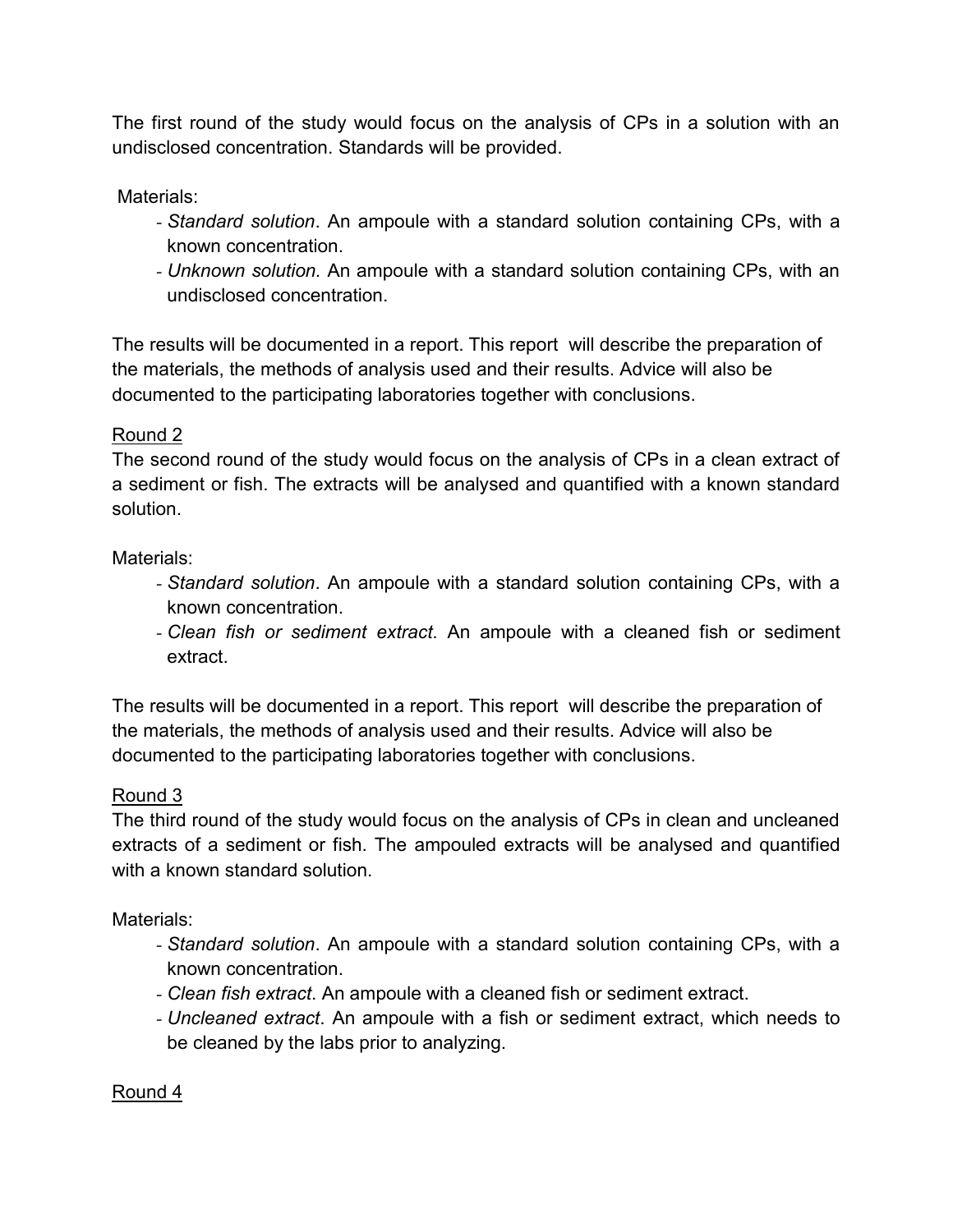The fourth round of the study focuses on the entire method: extraction, clean up and analysis of environmental samples. A fish sample and a sediment sample will be analysed and quantified with a known standard solution.

Materials:

- *- Standard solution*. An ampoule with a standard solution containing CPs, with a known concentration.
- *- Fish sample*
- *- Sediment sample*

The results will be documented in a report. This report will describe the preparation of the materials, the methods of analysis used and their results. Advice will also be documented to the participating laboratories together with conclusions.

## Evaluation meeting

An evaluation meeting will be planned after the third round.

## **Time Table**

The tentative scheme for this study is:

Round 1

| Announcement and invitation    |
|--------------------------------|
| Deadline for registration      |
| Shipment of samples            |
| Deadline for returning results |
| Draft report                   |
| Final report                   |
|                                |

Round 2

|              | 1 September 2011 Announcement and invitation    |
|--------------|-------------------------------------------------|
|              | 15 October 2011 Deadline for registration       |
|              | 15 November 2011 Shipment of samples            |
|              | 15 February 2012 Deadline for returning results |
| 1 May 2012   | Draft report                                    |
| 15 July 2012 | Final report                                    |

## Round 3

| 1 September 2012 Announcement and invitation    |
|-------------------------------------------------|
| 15 October 2012  Deadline for registration      |
| 15 November 2012 Shipment of samples            |
| 15 February 2013 Deadline for returning results |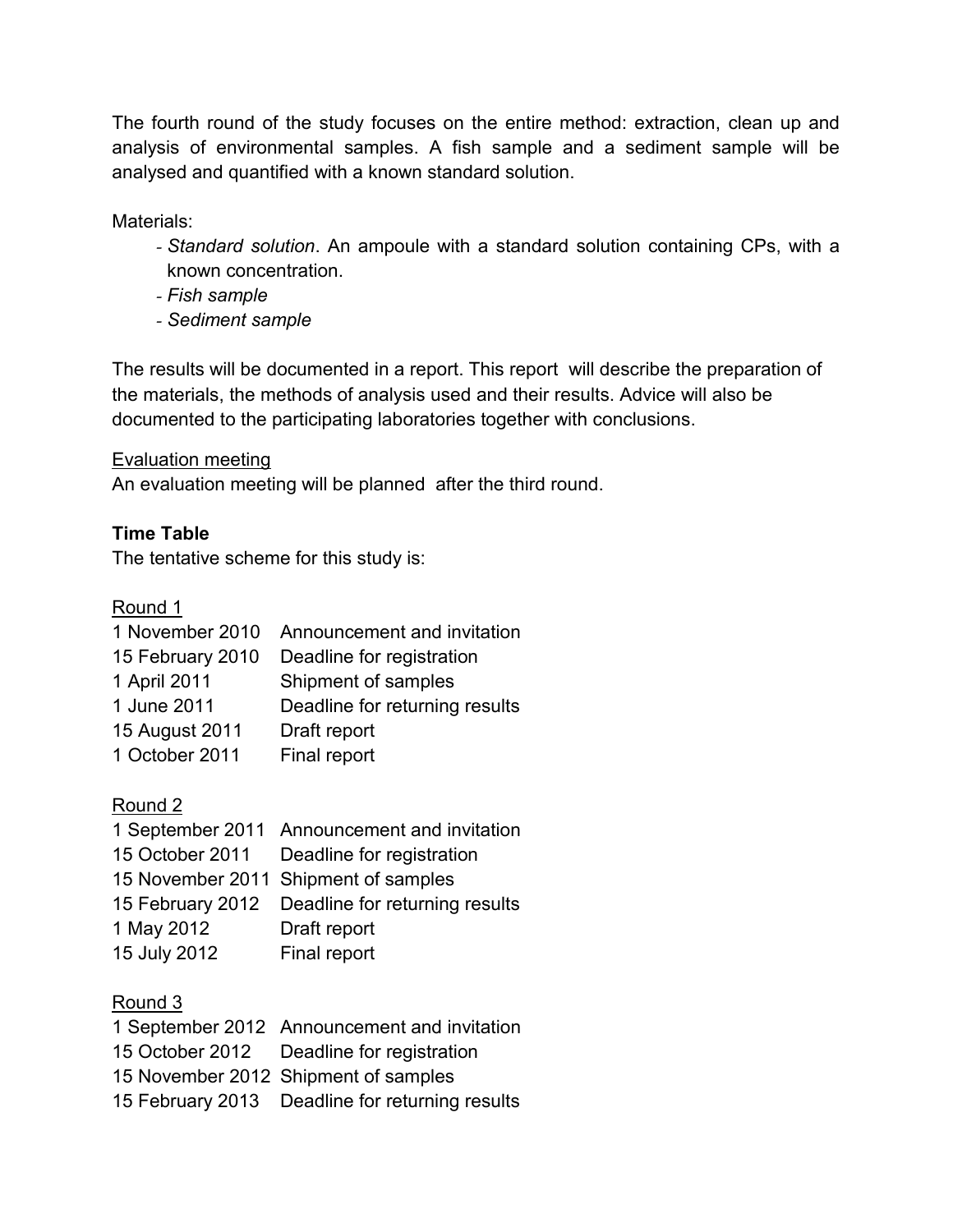| 1 May 2013   | Draft report |
|--------------|--------------|
| 15 July 2013 | Final report |

November 2013 Evaluation meeting

#### Round 4

1 September 2013 Announcement and invitation 15 October 2013 Deadline for registration 15 November 2013 Shipment of samples 15 February 2014 Deadline for returning results 1 May 2014 Draft report 15 July 2014 Final report

### **Coordination**

This study will be coordinated by Ms. Ike van der Veen and Prof.dr. Jacob de Boer, IVM, VU University, Amsterdam, The Netherlands. Both coordinators are highly experienced in the organisation of large, international interlaboratory studies.

### **Participation Fee**

The fee for participation in this study will be 880 Euro per round. In case a pre-payment is made for all four rounds, the fee will be 3200 Euro in total for all four rounds. The samples will be dispatched after receipt of the fee.

### **Registration**

Participants should register before 15 February 2011. To register, please send an email to the Quasimeme office, mentioning confirmation CP ILS participation with your full postal addres, tel. no. and email. Suggestions with regard to the design of the study and the type of test materials are also welcome and can be added to your email. Upon receipt of your email you will receive a confirmation of your participation and an invoice for the first round (or for all 4 rounds at reduced fee, if so indicated).

### **QUASIMEME and co-organisers**

**QUASIMEME** (Quality Assurance of Information in Marine Environmental Monitoring in Europe) operates a series of Proficiency Testing Studies for institutes making chemical measurements worldwide. As part of the improvement programme, QUASIMEME cooperates with centres of excellence to provide workshops for discussion, and "hands on" experience to compliment the development programmes in the Laboratory Performance Studies.

**The Institute for Environmental Studies (IVM) of the VU University** in Amsterdam, The Netherlands, acts as a centre of excellence for QUASIMEME. It contributes to